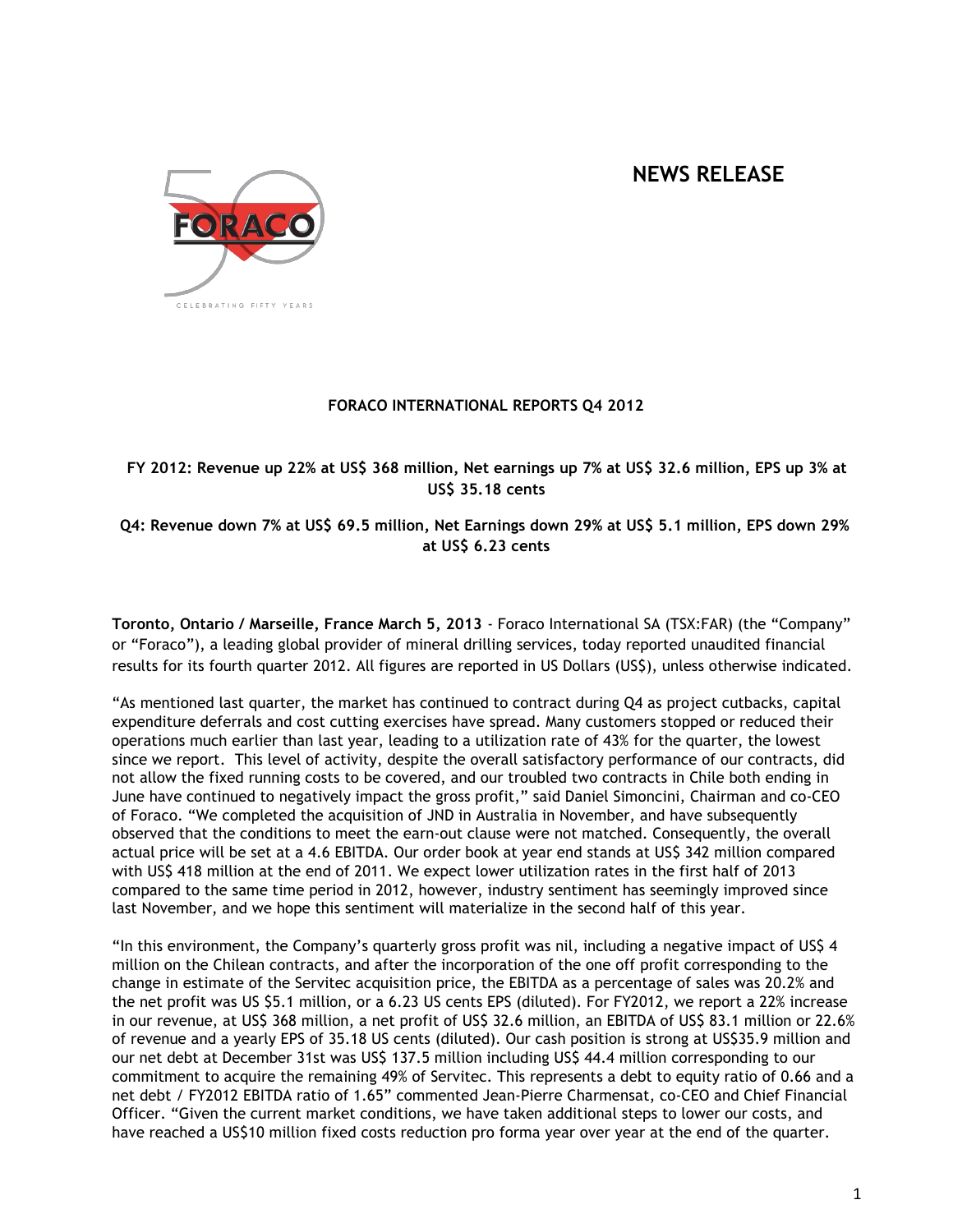Our total FY 2012 CAPEX was US\$41 million. For FY 2013 we have set our CAPEX budget at a significantly lower level and expect to decrease our net debt position substantially. Meanwhile we will continue to focus on the integration of recent acquisitions and on operational profitability. In addition, the Board of Directors proposed a dividend of Cdn 5.5 cents per share for the Shareholders meeting, to be held on May 22, 2013."

## **Three months Q4 2012 Highlights**

#### *Revenue*

• Q4 2012 revenue amounted to US\$ 69.5 million compared to US\$ 75.1 million in Q4 2011, a decrease of 7%. Excluding the impact of acquisitions performed during fiscal year 2012, revenue decreased by 33% due to the sharp fall of the exploration budgets of mining companies recorded in all regions which significantly impacted the activity of Q4 2012.

## *Profitability*

- Q4 2012 gross profit including depreciation within cost of sales was nil compared to US\$ 16.9 million (22.5% of revenue) in Q4 2011.
- All contracts performed well as expected excluding certain contracts in Chile which strongly impacted the gross margin. The level of activity did not allow the equipment cost and other fixed operating expenses to be covered.
- Despite the corrective actions taken by the Company, two key contracts in Chile incurred losses during the quarter. The Q4 2012 gross profit was negatively affected by US\$ 4 million. Negotiations are in progress to recognize contractual compensations and better conditions for the renewal of these long term contracts.
- Q4 2012 EBIT amounted to US\$ 3.6 million compared to US\$10.1 million in Q4 2011. During the quarter, the Company reestimated at US\$ 43.7 million the present value of the amount payable related to the second phase of the Servitec acquisition, compared to US\$57.0 million at the acquisition date. The adjustment amounting to US\$ 13.3 million has been recorded in other operating income and expense within operating profit in accordance with IFRS 3.
- Q4 2012 EBITDA amounted to US\$ 14.0 million (or 20.2% of revenue) compared to US\$ 17.9 million (or 23.9% of revenue) in Q4 2011. Q4 2012 EBITDA includes US\$ 1.0 million one-off transaction costs related to JND (nil in Q4 2011).
- Q4 2012 net profit after tax amounted to US\$ 5.2 million (6.2% of revenue) compared to Q4 2011 which amounted to US\$ 7.3 million (9.6% of revenue).
- Q4 2012 earnings per share attributable to the equity holders of the Company during the period amounted to 6.31 US cents (basic) and 6.23 US cents (diluted), compared to 8.79 US cents (basic) and 8.72 US cents (diluted) in Q4 2011.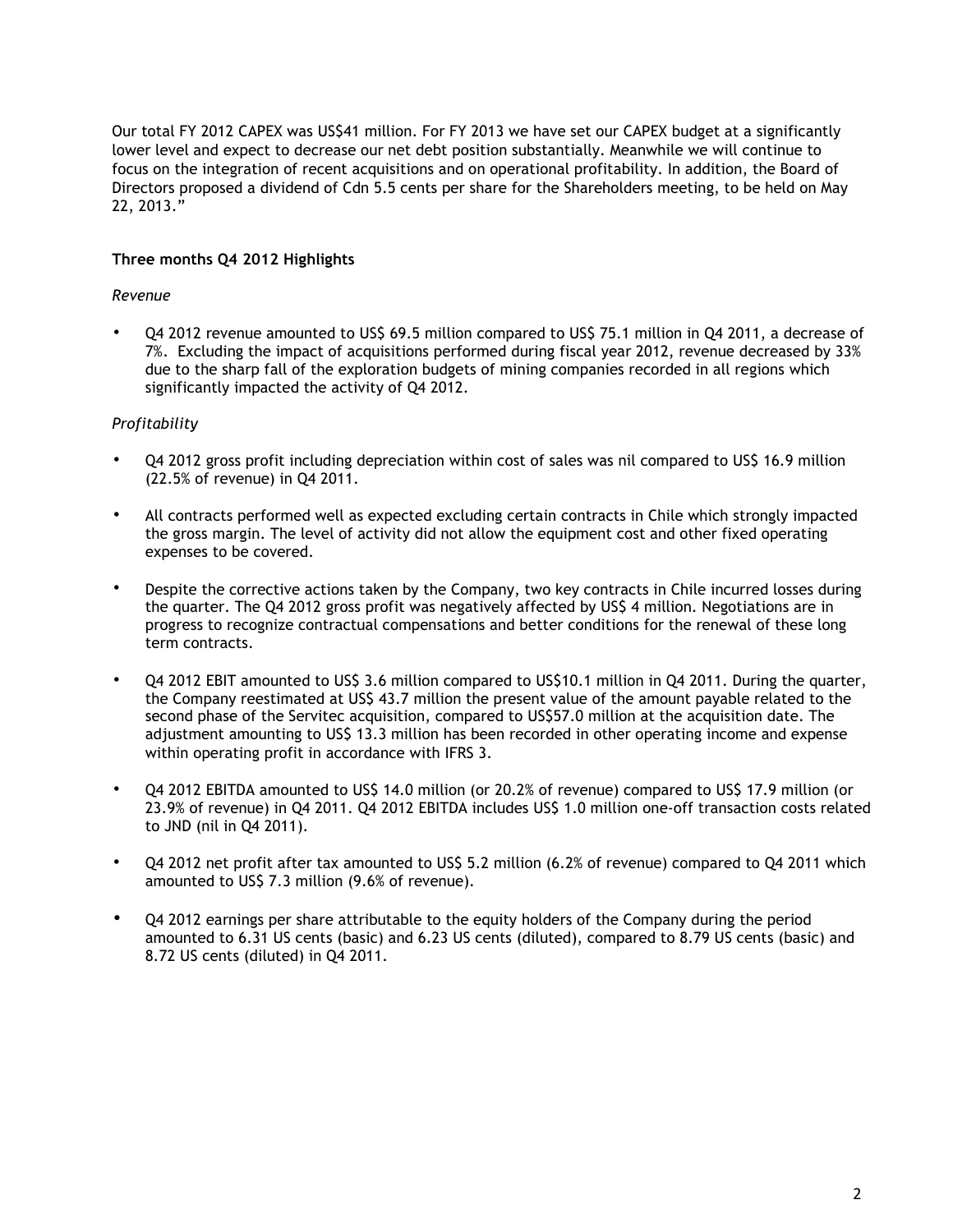## **FY 2012 Highlights**

## *Revenue*

• FY 2012 revenue amounted to US\$ 367.5 million compared to US\$ 301.1 million in FY 2011, an increase of 22% or US\$ 66.4 million including US\$ 53.9 million generated by the acquisitions.

## *Profitability*

- FY 2012 gross profit, including depreciation within cost of sales, decreased to US\$ 67.9 million (18.5% of revenue) compared to US\$ 69.4 million (23.1% of revenue) in FY 2011, a decrease of 2%.
- FY 2012 EBIT amounted to US\$ 45.0 million, a 3.6% increase compared to FY 2011 (US\$ 43.4 million). During the quarter, the Company reestimated at US\$ 43.7 million the present value of the amount payable related to the second phase of the Servitec acquisition, compared to US\$57.0 million at the acquisition date. The adjustment amounting to US\$ 13.3 million has been recorded in other operating income and expense within operating profit in accordance with IFRS 3.
- FY 2012 EBITDA amounted to US\$ 83.1 million (22.6% of revenue) compared to US\$ 73.43 million in FY 2011 (24.3% of revenue). FY 2012 EBITDA includes US\$ 2.2 million one-off transaction costs related to Servitec and JND (nil in FY 2011).
- FY 2012 net profit after tax amounted to US\$ 32.6 million (8.9% of revenue), an increase of 7% compared to US\$ 30.4 million (10.1% of revenue) in FY 2011.
- FY 2012 earnings per share attributable to the equity holders of the Company during the period including the non-controlling interests corresponding to Servitec which the Company is in the process of acquiring amounted to 35.67 US cents (basic) and 35.18 US cents (diluted), compared to 34.51 US cents (basic) and 34.25 US cents (diluted) for FY 2011.

#### *Acquisitions of businesses and non-controlling interests*

## **Servitec**

On April 20, 2012, the Company completed the acquisition of a 51% shareholding in WFS Sondagem S.A. ("Servitec"), a Brazilian drilling service provider, for an amount of US\$ 44.2 million through a combination of US\$ 20.2 million in cash and 4,816,509 Foraco shares at US\$ 4.99 each representing US\$ 24.0 million. As part of this agreement, the Company has an option to acquire, and the current shareholders of Servitec have an option to sell, the remaining 49% after three years. The corresponding purchase consideration will depend upon a formula based on the average 2012, 2013 and 2014 EBITDA of Servitec and on the net cash as at December 31, 2014. The maximum amount payable for this tranche is capped at US\$ 75 million. A first estimate at transaction date of the present value of the amount payable was US\$ 57.0 million. As a result of the change in market conditions over the year, the Company has revised this estimate and now considers that the present value of the amount payable should approximate US\$ 43.7 million. The adjustment amounting to US\$ 13.3 million has been accounted for within other operating income and expense in accordance with IFRS 3.

Servitec has been consolidated into the Foraco International financial statements since April 20, 2012. The financial statements as at December 31, 2012 include eight months of Servitec activity.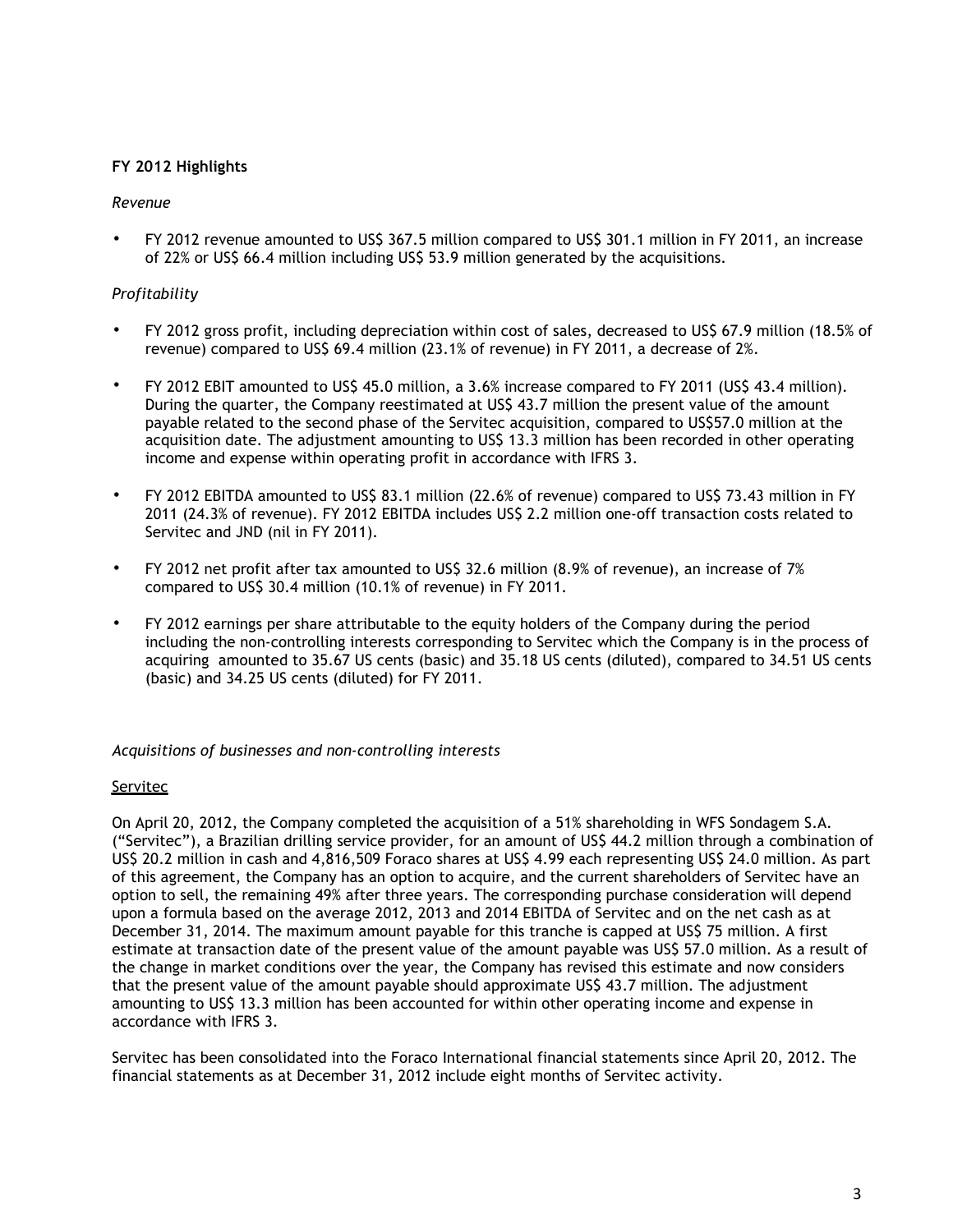#### John Nitschke Drilling

On November 19, 2012, the Company acquired a 100% shareholding in John Nitschke Drilling, ("JND"), an Australian drilling service provider, through a combination of AU\$ 30 million (US\$ 31.2 million) in cash, an earn out amount, and 6,000,000 warrants giving the right to acquire, for no additional consideration, 6,000,000 Foraco International shares, with the possibility to issue up to an additional 1,000,000 warrants depending on certain market conditions. The warrants will be automatically convertible on the occurrence of certain events on or after 9 months from the closing date. The earn out payable was based on the calendar year 2012 EBITDA of JND. As a result of the change in market conditions over the year, the Company has assessed that JND will not achieve the EBITDA threshold which would generate a payment and therefore, no earn out payable is expected.

#### **Order Backlog**

As at December 31, 2012, the Company's order backlog for continuing operations was US\$ 342 million, of which US\$ 221 million is expected to be executed during the 2013 fiscal year. This compares to an order backlog as at December 31, 2011 of US\$ 418 million of which US\$ 294 million was expected to be executed during the 2012 fiscal year. As mentioned above, certain significant contracts in Chile are in the process of being re-tendered. These contracts are not included in the backlog as at December 31, 2012.

## **Selected Financial data**

| (In thousands of US\$)<br>(unaudited)                                                                            |        | Three-month period ended<br>December 31, |         |         |
|------------------------------------------------------------------------------------------------------------------|--------|------------------------------------------|---------|---------|
|                                                                                                                  | 2012   | 2011                                     | 2012    | 2011    |
| <b>Revenue</b>                                                                                                   | 69,511 | 75,142                                   | 367,519 | 301,139 |
| Gross profit $(1)$                                                                                               | 178    | 16,878                                   | 67,933  | 69,425  |
| As a percentage of sales                                                                                         | 0.3%   | 22.5%                                    | 18.5%   | 23.1%   |
| <b>EBITDA</b>                                                                                                    | 14,041 | 17,924                                   | 83,097  | 73,306  |
| As a percentage of sales                                                                                         | 20.2%  | 23.9%                                    | 22.6%   | 24.3%   |
| <b>Operating profit</b>                                                                                          | 3,576  | 10,080                                   | 44,989  | 43,419  |
| As a percentage of sales                                                                                         | 5.1%   | 13.4%                                    | 12.2%   | 14.4%   |
| <b>Profit for the period</b>                                                                                     | 5,159  | 7,251                                    | 32,617  | 31,414  |
| <b>EPS</b> (in US cents)                                                                                         |        |                                          |         |         |
| Basic                                                                                                            | 6.31   | 8.79                                     | 33.15   | 34.51   |
| Diluted                                                                                                          | 6.23   | 8.72                                     | 32.69   | 34.25   |
| EPS (in US cents) including the impact of the considered acquisition of the non-controlling interest of Servitec |        |                                          |         |         |
| Basic                                                                                                            | 6.31   | 8.79                                     | 35.67   | 34.51   |
| Diluted                                                                                                          | 6.23   | 8.72                                     | 35.18   | 34.25   |

(1) includes amortization and depreciation expenses related to operations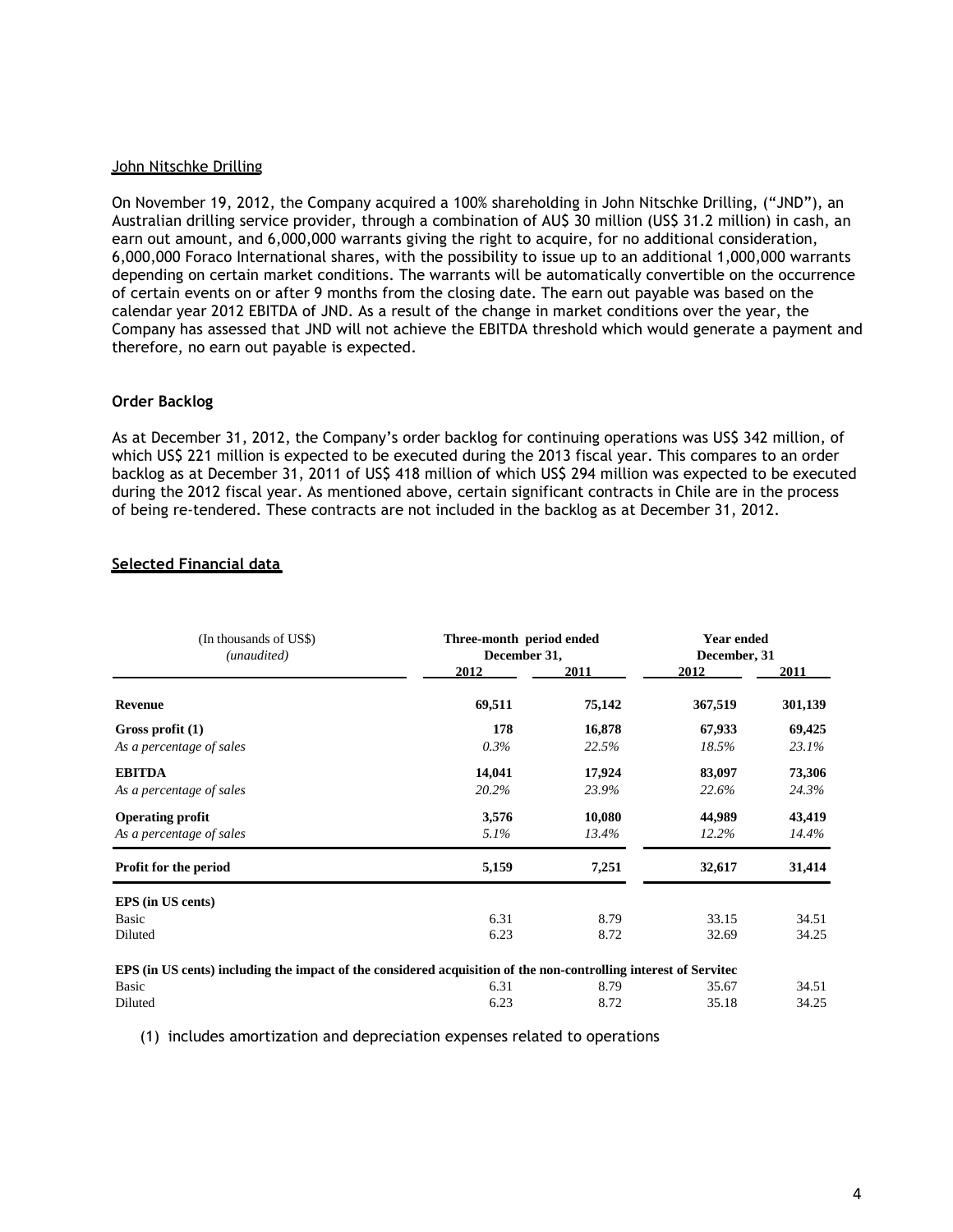## **Financial results**

| (In thousands of US\$)<br>(unaudited)      | 04 2012<br>% change | 04 2011       | FY 2012 | % change    | FY 2011 |
|--------------------------------------------|---------------------|---------------|---------|-------------|---------|
| Reporting segment                          |                     |               |         |             |         |
|                                            |                     | 72,381        | 357,375 | 25%         | 286,444 |
|                                            |                     | 2,761         | 10,144  | $-31%$      | 14,695  |
|                                            |                     | <u>75.142</u> | 367.519 | 22%         | 301.139 |
| Geographic region                          |                     |               |         |             |         |
| South America 37,462 19%                   |                     | 31,574        | 180,034 | 53%         | 117,779 |
| Europe, Middle East and Africa 12,890 -43% |                     | 22,629        | 92,228  | $-3%$       | 95,135  |
|                                            |                     | 12,056        | 61,568  | 10%         | 55,754  |
|                                            |                     | 8,884         | 33,688  | <u>4%</u>   | 32,472  |
|                                            |                     | <u>75.142</u> | 367.519 | <u> 22%</u> | 301.139 |

## **Q4 2012**

Since Q3 2012, Europe, Africa and Middle East have been grouped into one geographic region for management and reporting purposes (EMEA). Previously, Africa and Europe were presented separately.

Q4 2012 revenue amounted to US\$ 69.5 million compared to US\$ 75.1 million in Q4 2012, a decrease of 7%. Excluding the impact of acquisitions performed during fiscal year 2012, revenue decreased by 33% due to the sharp fall of the exploration budgets of mining companies recorded in all regions which significantly impacted the activity of Q4 2012.

Revenue in South America amounted to US\$ 37.5 million in Q4 2012 (US\$ 31.5 million in Q4 2011), an increase of 19%. This growth is mainly generated by the addition of Brazilian operations enabled by the Servitec acquisition in Q2 2012. Excluding this acquisition, revenue decreased by 29%.

In EMEA, revenue decreased by 43%, from US\$ 22.6 in Q4 2011 to US\$ 12.9 million in Q4 2012. This is mainly due to reduced activity levels in Africa while Russia remained stable.

Revenue in North America decreased by 23%, from US\$ 12.1 million in Q4 2011 to US\$ 9.2 million in Q4 2012. This decrease was mainly due to earlier than expected year end suspensions of long term contracts, as well as reallocation of assets in the region to mobilize new contracts.

In Asia-Pacific, Q4 2012 revenue amounted to US\$ 9.9 million, an increase of US\$ 1.0 million compared to Q4 2011 as a result of integration of JND activity since November 19, 2012. Excluding this acquisition, revenue decreased by 35% compared to Q4 2011.

#### **FY 2012**

FY 2012 revenue amounted to US\$ 367.5 million, an increase of 22% compared to FY 2011 (US\$ 301.1 million). Excluding the impact of acquisitions performed during fiscal year 2012, revenue increased by 4% as a result of a strong activity during the first half of 2012 followed by the reduction of activity due to the sharp fall of the exploration budgets of mining companies in the last quarter of 2012.

Revenue in South America amounted to US\$ 180.0 million in FY 2012 (US\$ 117.8 million in FY 2011), an increase of 53%. This growth is mainly generated by the addition of Brazilian operations enabled by the Servitec acquisition in Q2 2012. Excluding this acquisition, revenue increased by 11%.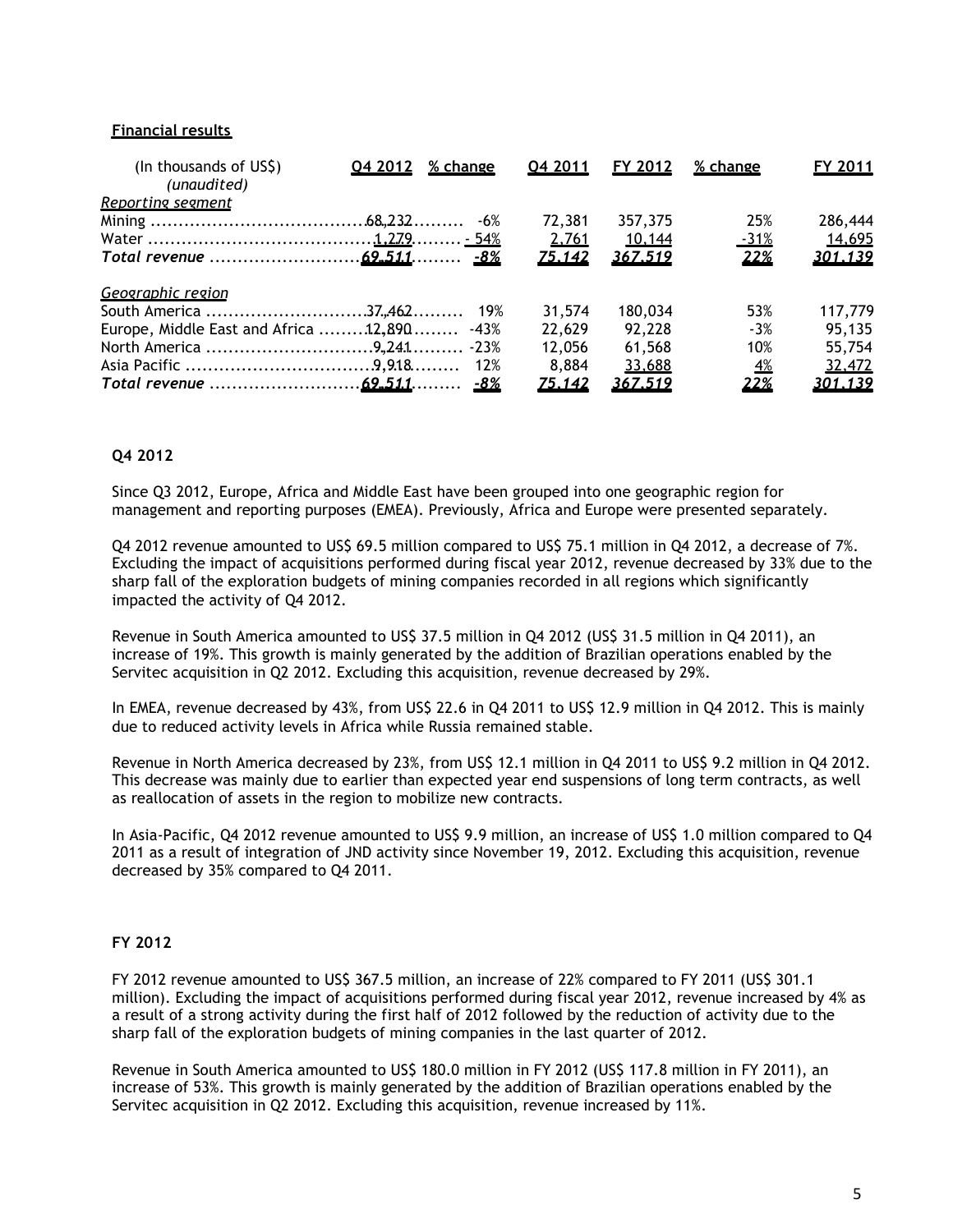In EMEA, revenue decreased by 3%, from US\$ 95.1 in FY 2011 to US\$ 92.2 million in FY 2012. This is mainly due to reduced activity levels in Africa during the last quarter which has only partially been offset by a 7% increased activity in Russia.

Revenue in North America increased by 10%, from US\$ 55.8 million in FY 2011 to US\$ 61.6 million in FY 2012. This increase has been realized through increased activity in long term contracts with major companies.

In Asia-Pacific, FY 2012 revenue amounted to US\$ 33.7 million, an increase of 4% compared to FY 2011, including the integration of JND activity since November 19, 2012. Excluding this acquisition, revenue decreased by 9% compared to FY 2011.

## **Gross Profit**

| (In thousands of US\$)<br>(unaudited) | 04 2012 | % change | <u>Q4 2011</u> | <b>FY 2012</b> | % change    | FY 2011 |
|---------------------------------------|---------|----------|----------------|----------------|-------------|---------|
| Gross profit                          |         |          |                |                |             |         |
| Reporting segment                     |         |          |                |                |             |         |
|                                       |         |          | 16.299         | 65.145         | $-2\%$      | 66,165  |
|                                       |         |          | 579            | 2,788          | <u>-14%</u> | 3,260   |
|                                       |         |          | 16.878         | 67.933         | $-2\%$      | 69.425  |

## **Q4 2012**

Overall, Q4 2012 gross profit amounted to US\$ 0.2 million compared to US\$ 16.3 million in Q4 2011.

All contracts performed well as expected excluding certain contracts in Chile which strongly impacted the gross margin. The level of activity (-33% on a comparable basis) did not allow the equipment cost and other fixed operating expenses to be covered, despite the cost cutting actions taken to better align fixed costs to the reduced activity.

Despite the corrective actions taken by the Company, two key contracts in Chile incurred losses during the quarter. The Q4 2012 gross profit was negatively affected by US\$ 4 million. Negotiations are in progress to recognize contractual compensations and better conditions for the renewal of these long term contracts.

## **FY 2012**

Overall, FY 2012 gross profit amounted to US\$ 67.9 million compared to US\$ 69.4 million in FY 2011.

All contracts performed well as expected excluding certain contracts in Chile which strongly impacted the gross margin in Q3 and Q4 2012.

In Chile two key contracts had a negative impact on gross profit estimated at US\$ 6.7 million in FY 2012, caused by the combination of a significant number of rigs being shut down at the client's request, preexisting unfavorable contract conditions aggravated by the significant downsizing of the allocated fleet, and lower production rates during the winter season. These two contracts are due to expire in mid 2013 and are being re tendered. Negotiations are in progress to recognize contractual compensations and better conditions for the renewal of these long term contracts.

The Company remains focused to adapting its structure and fixed costs to the market conditions, to the integration of newly acquired businesses, and to risk management.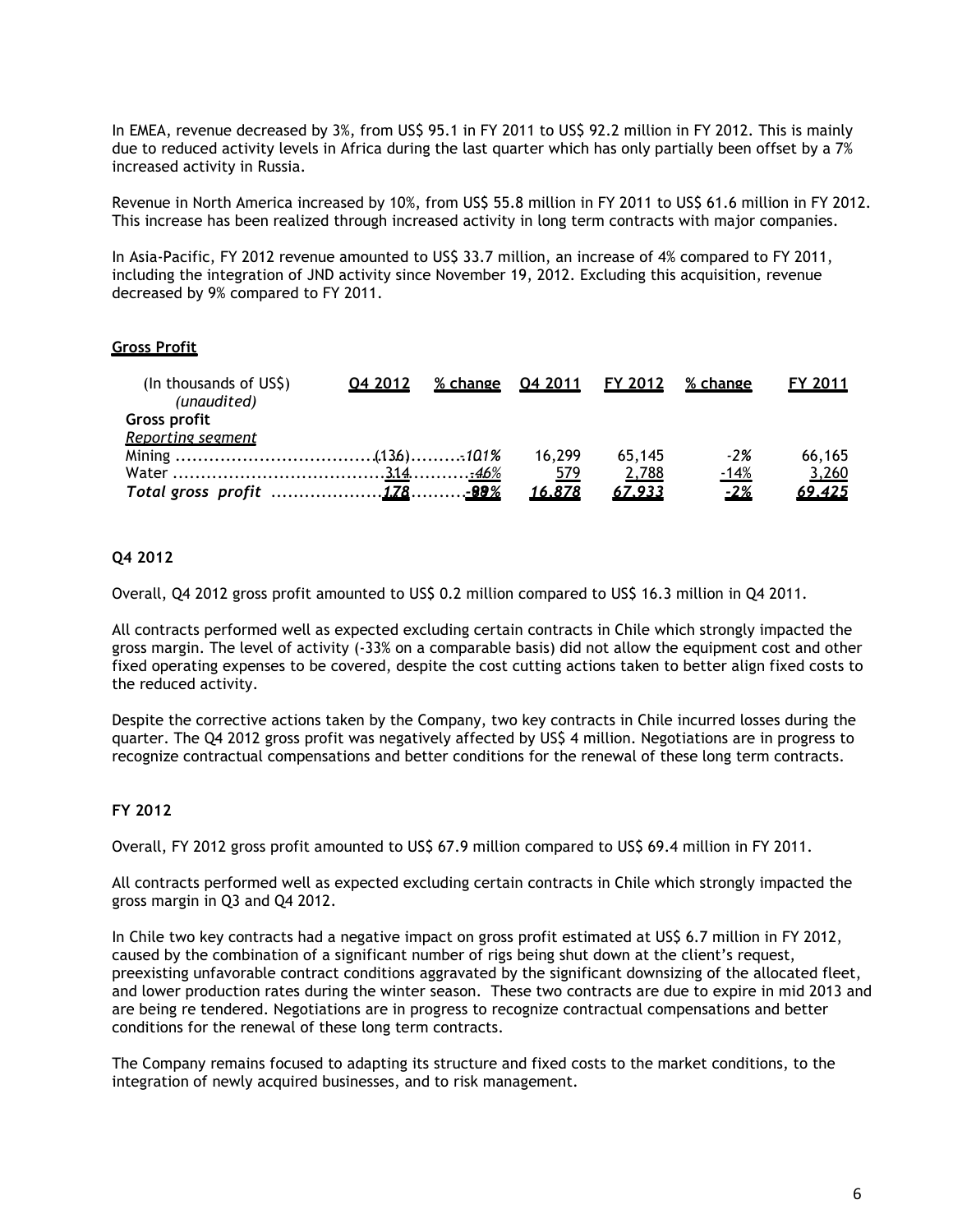## **Selling, General and Administrative Expenses**

| (In thousands of US\$)<br>(unaudited) |       | 04 2012 % change | 04 2011 | FY 2012 | <u>% change FY 2011</u> |            |
|---------------------------------------|-------|------------------|---------|---------|-------------------------|------------|
| Selling, general and administrative   | 9.905 | 46%              | 6.798   | 36.247  |                         | 40% 25,983 |

## **Q4 2012**

During the quarter, SG&A expenses included US\$ 2.8 million for (i) the one-off costs associated with the acquisition of JND and (ii) the integration of Servitec and JND. In addition, the Company reinforced its corporate structure.

#### **FY 2012**

During the period, SG&A expenses included US\$ 2.6 million for the one-off costs associated with the business acquisitions in Brazil and Australia. The integration of Servitec and JND contributed US\$ 1.4 million to the SG&A expenses. In addition SG&A expenses included costs associated with the relocation and reinforcement of the corporate structure.

#### **Operating profit**

| (In thousands of US\$)<br>(unaudited) | 04 2012 | % change | <b>Q4 2011</b> | FY 2012 | % change   | FY 2011 |
|---------------------------------------|---------|----------|----------------|---------|------------|---------|
| <b>Operating profit</b>               |         |          |                |         |            |         |
| Reporting segment                     |         |          |                |         |            |         |
|                                       |         |          | 9.751          | 43.161  | 4%         | 41,441  |
|                                       |         |          | <u>329</u>     | 1.828   | <u>-8%</u> | 1.978   |
| Total operating profit 3.576 -65%     |         |          | 10.080         | 44.989  |            | 43.419  |

#### **Q4 2012**

Operating profit decreased to US\$ 3.6 million in Q4 2012 compared to US\$ 10.1 million in Q4 2011. During the quarter, the Company reestimated at US\$ 43.7 million the present value of the amount payable related to the second phase of the Servitec acquisition, compared to US\$57.0 million at the acquisition date. The adjustment amounting to US\$ 13.3 million has been recorded in other operating income and expense within operating profit in accordance with IFRS 3.

#### **FY 2012**

Operating profit increased to US\$ 45.0 million in FY 2012 compared to US\$ 43.4 million in FY 2011.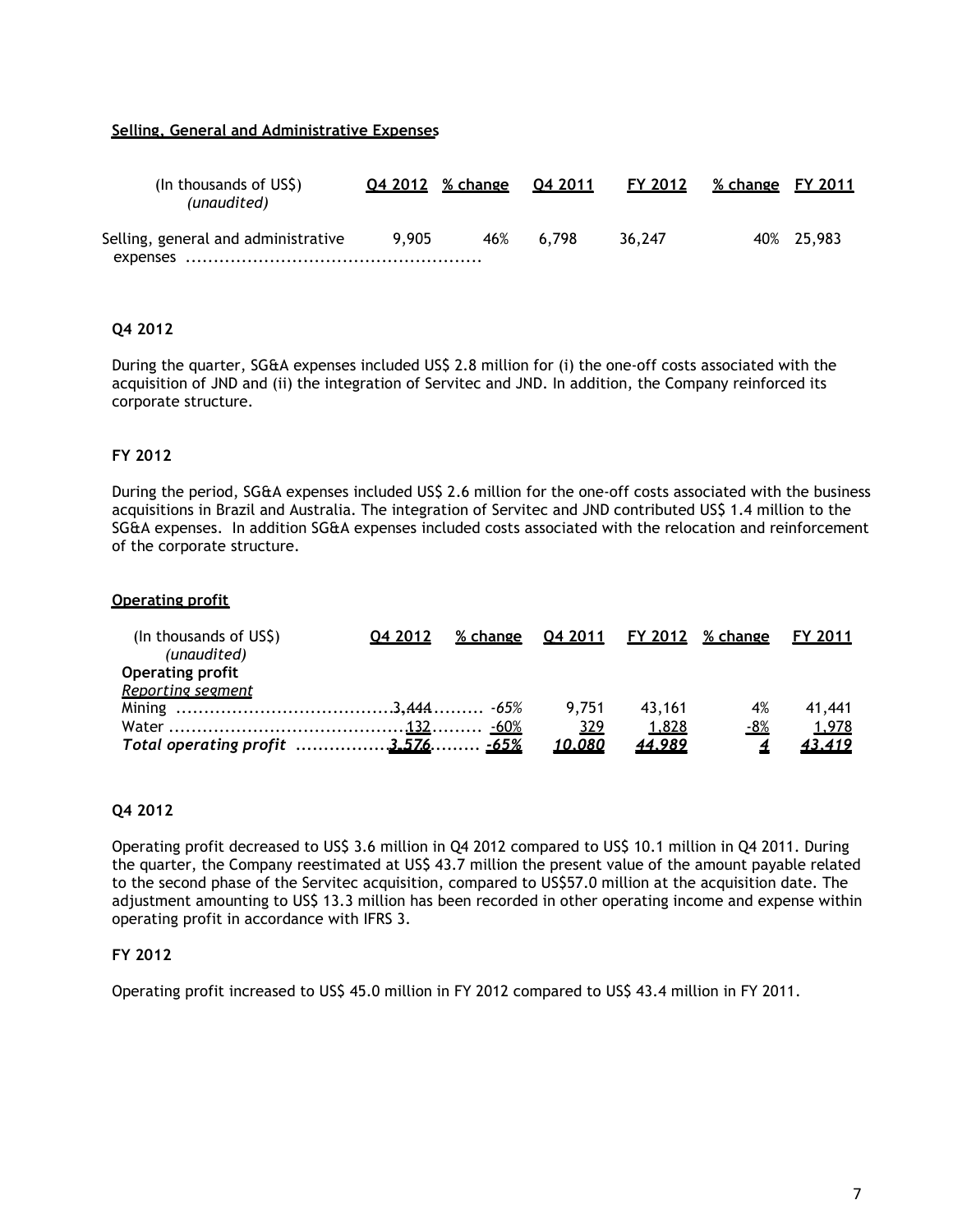## **Financial Position**

The following table provides a summary of the Company's cash flows for FY 2012 and FY 2011:

| (In thousands of US\$)                                | FY 2012   | <u>FY 2011</u> |
|-------------------------------------------------------|-----------|----------------|
| Cash generated from operations before working capital |           |                |
| requirements                                          | 70,119    | 74,088         |
| Working capital requirements, interest and tax        | (28, 326) | (6, 320)       |
| Net cash flow from operating activities               | 41,973    | 67,768         |
| Purchase of equipment in cash                         | (39, 512) | (35, 702)      |
| Consideration payable related to acquisitions         | (49, 435) | (7,600)        |
| Net cash used in investing activities                 | (88, 947) | (43, 302)      |
| Proceeds from credit facilities, net                  | 68,835    | (7,981)        |
| Acquisition of treasury shares                        | (3,667)   | (3,272)        |
| Dividends paid                                        | (7,068)   | (2,957)        |
| Net cash from financing activities                    | 58,100    | (14, 210)      |
| Exchange differences                                  | 458       | (863)          |
| Variation in cash and cash equivalents                | 11,584    | 9.393          |

For the year ended December 31, 2012, cash generated from operations before changes in operating assets and liabilities decreased to US\$ 70.1 million in FY 2012 compared to US\$ 74.1 million in FY 2011.

After working capital requirements, interest and income tax paid the net cash generated from operations was US\$ 41.4 million in FY 2012 compared to US\$67.8 million in FY 2011. The significant increase in the working capital requirements is mainly due to the increased year on year activity and to US\$12.1 million of income tax paid related to the 2011 profit. The income tax payable may differ from the income tax charge in a given period due to the timing difference between the recognition of the charge and the payment to the tax authorities.

During the year, the Company acquired operating equipment through US\$ 41.6 million in cash purchases and financial lease. This compares to a total of US\$ 51.3 million in cash purchases and finance leases during FY 2011.

In 2012 the cash paid for the acquisitions of Servitec and JND net of the cash available in the companies amounted to US\$ 48.8 million.

During the year, the Company paid dividends to its minority shareholders in Russia amounting to US\$ 2.1 million and dividends to its shareholders amounting to US\$ 4.9 million.

As of December 31, 2012, cash and cash equivalents totaled US\$ 35.9 million compared to US\$ 24.3 million as at December 31, 2011. Cash and cash equivalents are held at or invested within top tier financial institutions.

On December 31, 2012, financial debts and equivalents amounted to US\$ 175.0 million (US\$ 49.2 million as at December 31, 2011), including two new long term loans amounting to US\$ 53 million related to finance the Servitec and JND acquisitions made during the year. The financial debt also includes the present value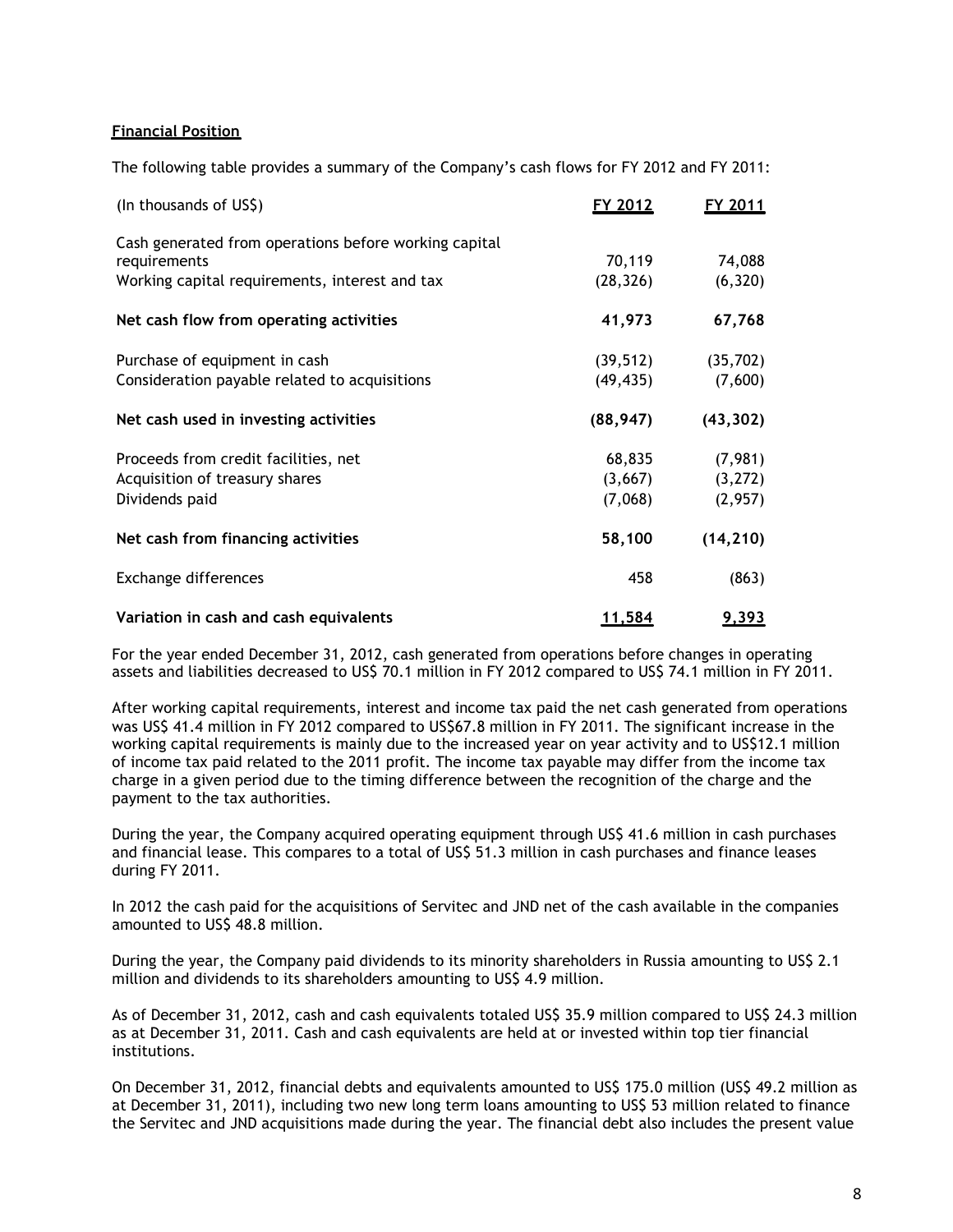of the consideration payable in 2015 for the acquisition of the remaining shares of Servitec totaling US\$ 43.7 million.

As at December 31, 2012, the maturity of the financial debts (borrowing and other financial debts) breaks down as follows (in thousands of US\$):

| <b>Maturity</b>                                      | Less than<br>one year | Between on<br>e and<br>five years | More than<br>five years | <b>Total</b> |
|------------------------------------------------------|-----------------------|-----------------------------------|-------------------------|--------------|
|                                                      |                       |                                   |                         | 26,115       |
| Assignment of trade receivables with recourse 13,026 |                       |                                   |                         | 13,026       |
|                                                      |                       | 56,305                            | $\sim$ $-$              | 74,348       |
|                                                      |                       | 5,428                             |                         | 15,545       |
|                                                      |                       | 61.733                            |                         | 129.034      |

Assignment of trade receivables with recourse, which is presented in the table above as "less than one year", is backed by trade receivables and can be renewed as necessary. The Company has used and unused short-term credit facilities of US\$ 106 million available as at December 31, 2012 (US\$ 82.6 million as at December 31, 2011), corresponding to bank overdrafts and the assignment of trade receivables. US\$ 39.1 million has been drawn down as at December 31, 2012.

As at December 31, 2012, the net debt amounted to US\$ 139.1 million. The ratio of debt (net of cash) to shareholders' equity increased to 0.67 from 0.15 as at December 31, 2011 mainly as a result of the Servitec and JND acquisitions.

Bank guarantees as at December 31, 2012, totaled US\$ 22.8 million compared to US\$ 19.2 million as at December 31, 2011.

#### **Currency and exchange rates**

The exchange rates for the periods under review are provided in the Management's Discussion and Analysis of Q4 2012.

#### **Dividends**

On March 4, 2013, the Board of Directors proposed a Dividends payment of Cdn\$0.055 per common share to be approved by shareholders at the Company's Annual General Meeting on May 22, 2013.

#### **Outlook**

The Company's business strategy is to reinforce its existing platform and to develop and optimize the services it offers across geographical regions and industry segments. Foraco expects to continue to execute its strategy through a combination of organic growth and development and acquisitions of complementary businesses in the drilling services industry.

#### **Conference call and webcast**

On March 5, 2013 Company Management will conduct a conference call at 10:00 am ET to review the financial results. The call will be hosted by Daniel Simoncini, Chairman and CEO, and Jean-Pierre Charmensat, Vice-CEO and CFO.